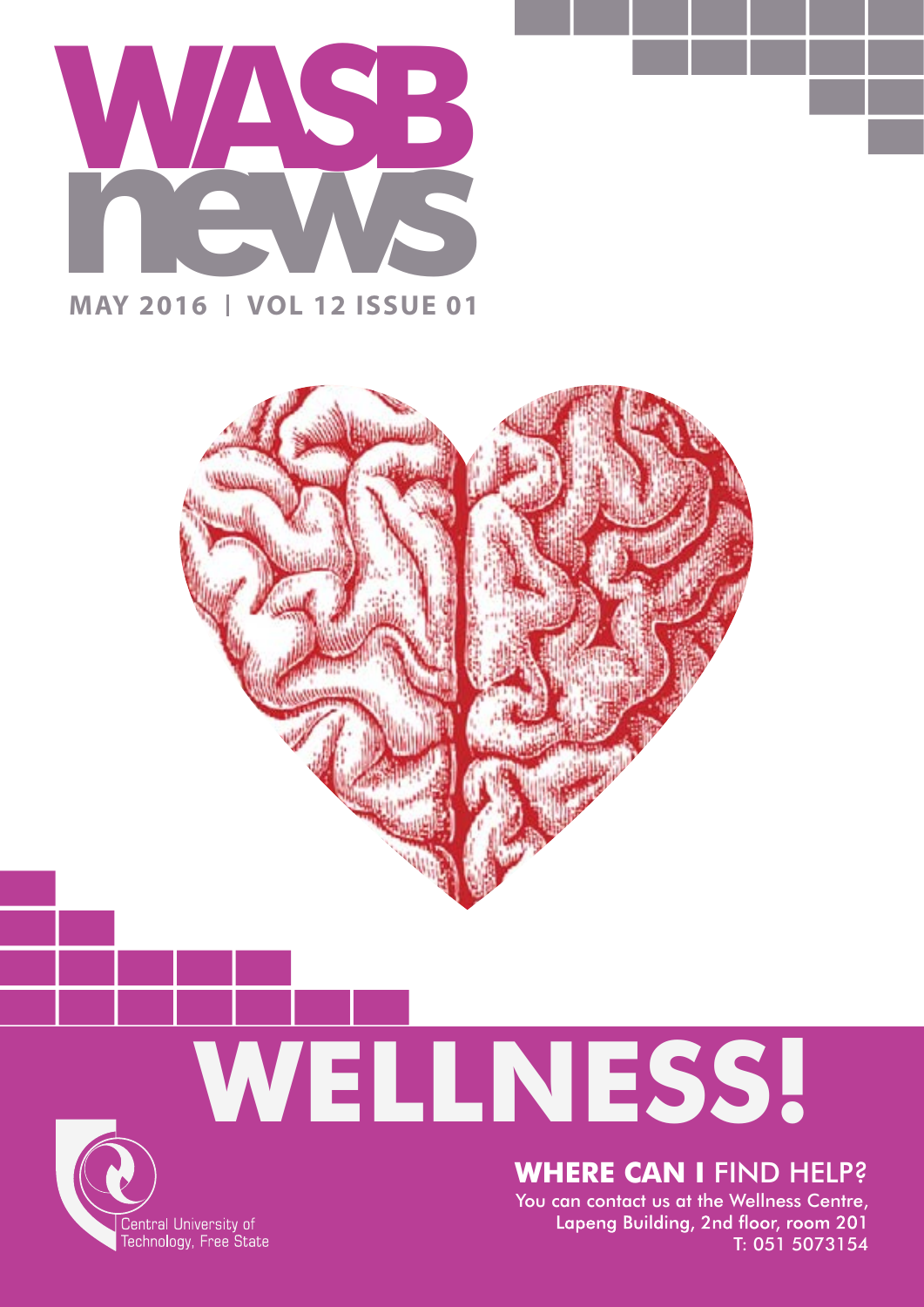Being a student is not very easy, even under the best of circumstances. The moment you embark on tertiary education, it could mean that you have to leave home and that you are far away from family, friends and loved ones. In addition, you have to learn how to manage your time appropriately in order to juggle your studies with a social life, sport and maybe even a part time job. Last but not



least, you might, for the first time in your life, have to learn to start budgeting to pay for student fees, textbooks, accommodation, transport, clothing, other expenses and last but not least, food. When managing your finances, the golden rule is to remember to prioritize.

 Although you might be the envy of your friends by for example, having the latest cell phone, fashionable clothing and other accessories, published research conducted at UKZN by Dietetics and Human Nutrition, has shown that students who do not eat properly, battle academically. The reason for this relationship is that your body is like a car. If you do not take proper care of it, fill it up with the right kind of petrol or diesel and have it serviced regularly, it will break down or even worse, you could be involved in an accident. By not completing your studies in the appropriate number of years, your study expenses and/or debt also increases. If you therefore act smartly, you will take care of your body by eating properly so that academically, you can perform optimally in accordance with your ability.

Have milk, maas or yoghurt every day. Milk in sachets is cheaper than milk sold in bottles. Buying milk powder is also a good option, as long as one of the ingredients is not palm kernel, or coconut oil, as they are unhealthy plant fats. • Fish, chicken, lean meat and eggs can be eaten daily. However, if your food budget is tight, resort to eating beans, split peas or lentils instead.

• Use food and drinks containing sugar sparingly, and not between meals. Carbonated beverages such as the ones sold in cans or plastic bottles might be easy to find e.g. from vending machines and can help you to quench your thirst on a hot summer's day. However, if you compare the cost of a can of cold drink to the nutrients you get from them, it would be far better to buy a fruit and drink some water. Even if you drink straight from the tap at the bathroom close to your lecture venue. You can also invest in buying a bottle/container or use a empty cold drink bottle that you can fill with tap water in the morning before going to lectures.

• Use fats sparingly and try to use margarine in a tub rather than the ones sold as bricks as they contain healthier fats and if kept in a refrigerator, remain softer than brick margarine. This helps you to spread your bread thinly with margarine which is not only healthier, but saves you money in the long run, as the margarine will last longer. When cooking, use small amounts of cooking oil as it is again not only cheaper, but healthier. Try to limit or avoid buying fried take away foods such as French fries. Foods high in fat is not only unhealthy, but can cause you to gain unnecessary weight because fats are high in energy (kilojoules). If you buy food from a cafeteria or kiosk and there is a choice between a sandwich or a pie, rather buy the sandwich as pastry is also high in fat.

• Use salt and foods high in salt sparingly. If you are in the habit of adding salt to your food before even tasting it: STOP! Many South Africans, irrespective of age, have high blood pressure levels that could eventually cause health problems such as damage to your eyes, kidneys, heart disease and stroke. Snack foods such as chips, salted peanuts and instant soup, soup powders and stock cubes are also sources of salt.

In other words, sources of salt are not only related to that which comes out of a salt shaker or products such as Aromat®, but are consumed in many hidden forms. If you read the labels of pre-packaged foods, watch out for words such as salt, sodium, sodium chloride, monosodium glutamate or symbols such as NaCl (the chemical symbol for table salt).

To stay healthy and fit, it is important to eat a variety of foods on a daily basis. The reason why you need to eat different types of food regularly, is that one type of food does not contain all the nutrients such as starchy foods (carbohydrates), protein and healthy fats as well as vitamins and minerals the body needs to perform at its best. Therefore, to ensure that your body gets all the nutrients it requires, is to eat a variety of foods as often as possible, preferably at all meals. In addition, it is important not to skip meals e.g. breakfast, even if you went to bed late and have an early lecture.

Now, if you find that you do not have the necessary cooking and/or refrigeration facilities, or do not have enough time to cook because you are writing a test/exam the next day, try forming a "cookery club" with fellow students so that everybody gets a chance to cook supper. If you have a good relationship with your fellow students in the same residence or student digs, you can even contribute towards buying certain food items on special and/ or in bulk as this often works out much cheaper. In addition to the above menu examples and the fact that eating a variety of foods is good for you, consider the following tips:

• Make starchy foods such as bread, maize meal, samp, rice or pasta part of most meals. • Eat dry beans, split peas, lentils and soya regularly. They can be canned, eaten as soya mince or cooked from scratch. In addition, they are often part of very affordable soup mixes in supermarkets and are healthy, affordable substitutes for animal protein like meat, fish or chicken. • Eat plenty of vegetables and fruit on a daily basis. Compare prices between supermarkets and pavement vendors. Buying for example, apples in bulk such as a 2kg pack is often cheaper when compared to buying a single fruit at a time.

#### REMEMBER – look after your body, and it will look after you!!

# Suna Kasier – UKZN College of Agriculture, Engineering and Science



## *HEALTHY EATING ON A LIMITED BUDGET!*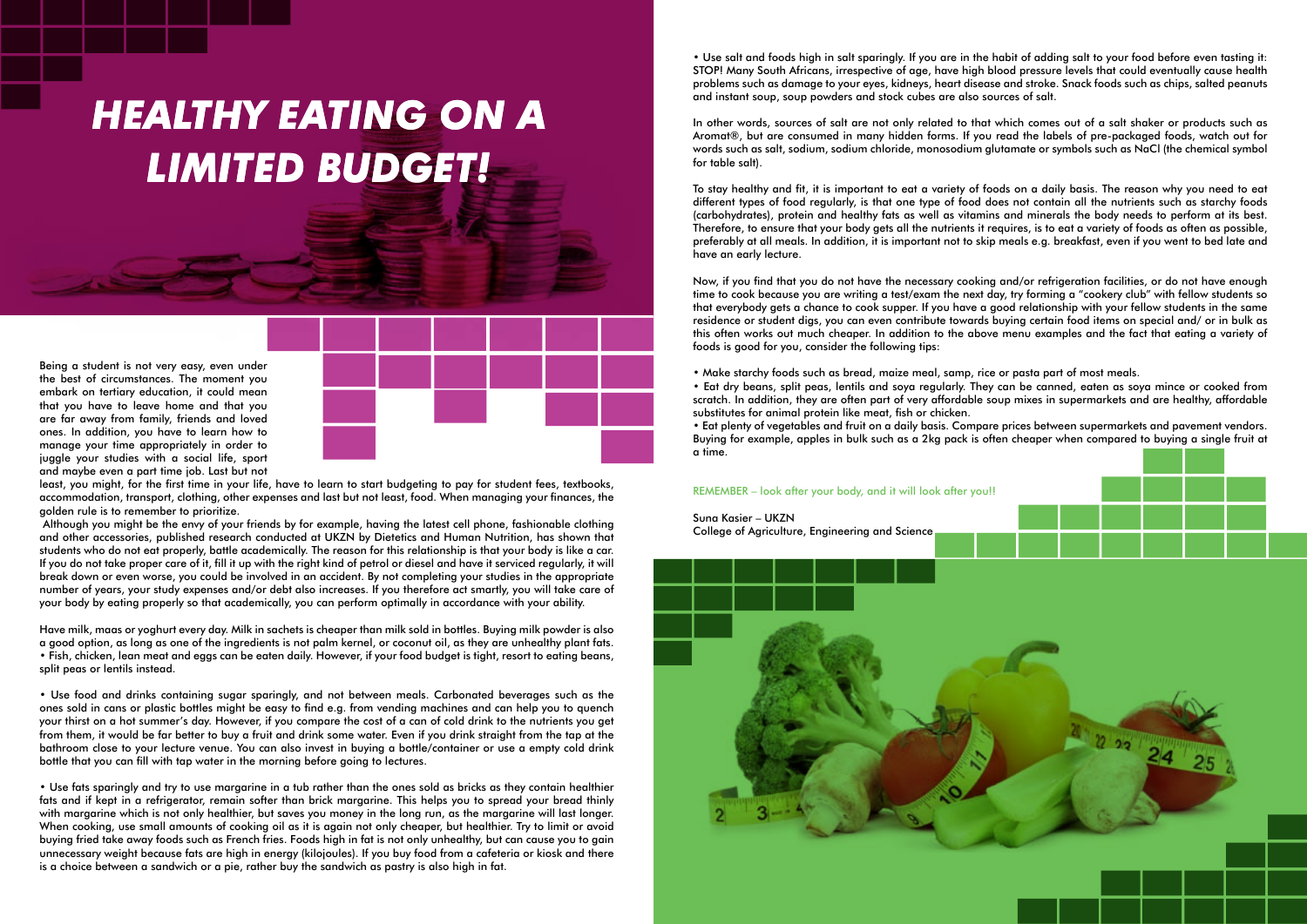Involves aspects of life that are necessary to keep yourself in top condition. Optimal physical wellness is developed through the combination of beneficial physical activity/exercise and healthy eating habits. Elemental components of physical wellness include building muscular strength and endurance, cardiovascular strength and endurance and flexibility.

Physical wellness is also concerned with developing personal responsibility for your own health care, such as caring for minor illnesses and knowing when professional medical attention is needed. Developing physical wellness empowers you to be able to monitor your own vital signs and understand your body's warning signs. You'll understand and appreciate the relationship between sound nutrition and how your body performs. The physical benefits of looking good and feeling terrific most often lead to the psychological benefits of enhanced self-esteem, self-control, determination and a sense of direction.

- Do I know important health numbers, like my cholesterol, weight, blood pressure, and blood sugar levels?
- Do I get annual physical exams?
- Do I avoid using tobacco products?
- Do I get sufficient amount of sleep?
- Do I have an established exercise routine?

If you answered "No" to any of the questions, it may indicate an area where you need to improve the state of your physical wellness.

- Am I able to maintain a balance of work, family, friends, and other obligations?
- Do I have ways to reduce stress in my life?
- Am I able to make decisions with a minimum of stress and worry?
- Am I able to set priorities?

Being emotionally well is more than just handling stress. It also involves being attentive to your thoughts, feelings, and behaviours, whether positive or negative. Emotional Wellness implies the ability to be aware of and accept our feelings, rather than deny them, have an optimistic approach to life, and enjoy life despite its occasional disappointments and frustrations.

If you are a person engaged in the process of emotional wellness, you are willing and able to:

- It is better to contribute to the common welfare of our community than to think only of ourselves.
- It is better to live in harmony with others and our environment than to live in conflict with them.

• Arrive at personal choices and decisions based upon the synthesis of feelings, thoughts, philosophies, and

• Live and work independently while realizing the importance of seeking and appreciating the support and

• Form interdependent relationships with others based upon a foundation of mutual commitment, trust and

- behaviour.
- assistance of others.
- respect.
- Take on challenges, take risks, and recognize conflict as being potentially healthy.
- Manage your life in personally rewarding ways, and taking responsibility for your actions.

The path to emotional wellness may involve:

- Awareness of thoughts and feelings
- Using a positive attitude
- Seeking support and expressing emotions in a suitable manner
- Setting priorities
- Accepting mistakes and learning from them

The path may also involve seeking out support from a mental health professional when needed and gathering information in order to make informed value decisions.

Evaluate your own emotional wellness with this brief quiz.

If you answered "No" to any of the questions, it may indicate an area where you need to improve the state of your emotional wellness.

refers to one's ability to interact with people around them. It involves using good communications skills, having meaningful relationships, respecting yourself and others, and creating a support system that includes family members and friends.

Social wellness follows these tenets:

If you are a person engaged in the process of social wellness, you see the value in living in harmony with your fellow human beings, seeking positive, interdependent relationships with others, and developing healthy behaviours. You are also willing to actively seek out ways to preserve the beauty and balance of nature and the community.

Are you engaged in the process of social wellness?

- Do I plan time to be with my family and friends?
- Do I enjoy the time I spend with others?
- Are my relationships with others positive and rewarding?
- Do I explore diversity by interacting with people of other cultures, backgrounds, and beliefs?

If you answered "No" to any of the questions, it may indicate an area where you need to improve the state of your social wellness.

#### **PHYSICAL WELLNESS**

#### **SOCIAL WELLNESS**

#### **THE PATH TO SOCIAL WELLNESS**

#### **EMOTIONAL WELLNESS**

#### **THE PATH TO EMOTIONAL WELLNESS**



### *DIMENSIONS OF WELLNESS*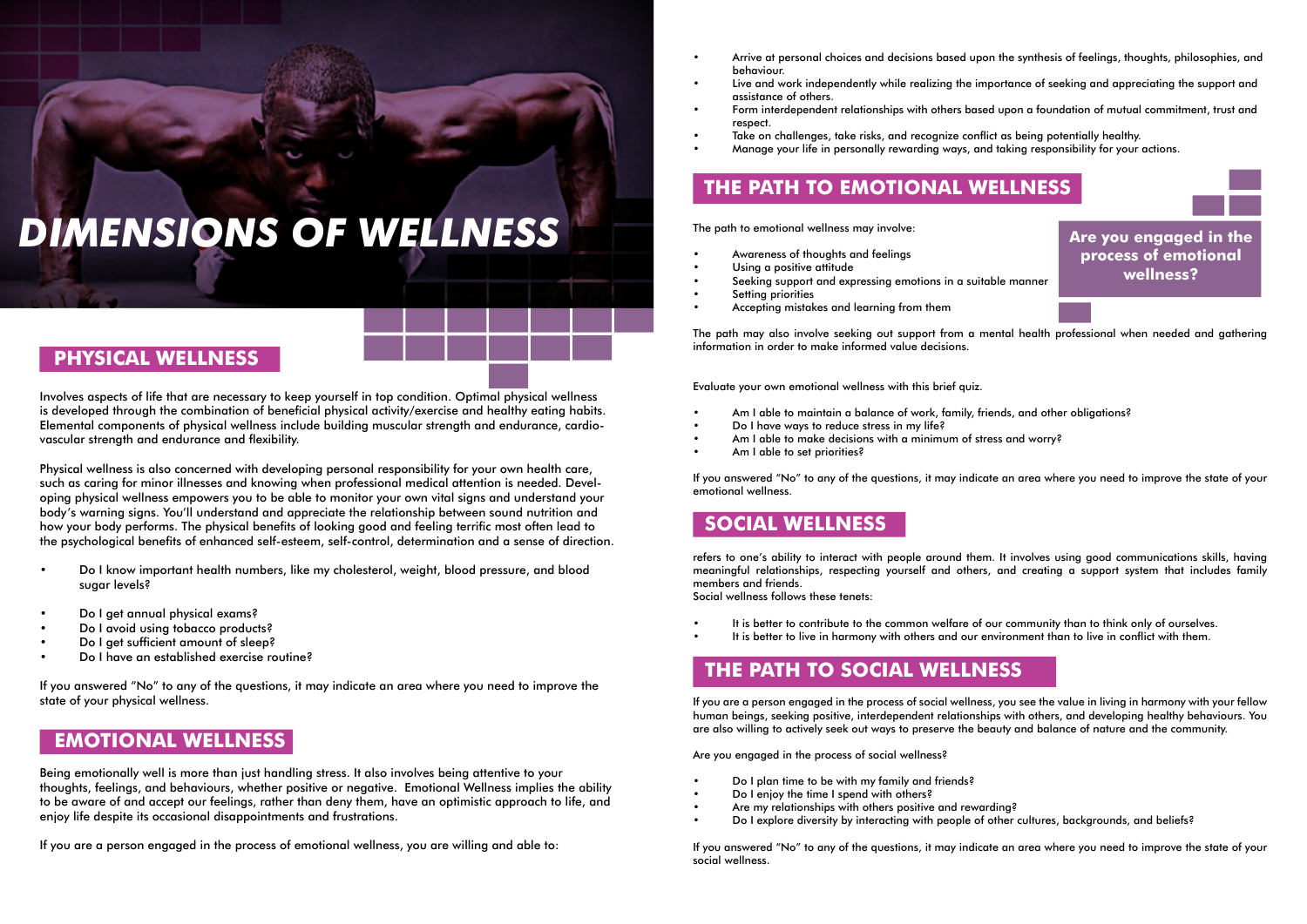

Intellectual wellness is engaging the individual in creative and stimulating mental activities to expand their knowledge and skills and help them discover the potential for sharing their gifts with others. An intellectually well person:

- Cherishes mental growth and stimulation
- Is involved in intellectual and cultural activities
- Is engaged in the exploration of new ideas and understandings Reaching Intellectual Wellness

- Am I open to new ideas?
- Do I seek personal growth by learning new skills?
- Do I search for lifelong learning opportunities and stimulating mental activities?
- Do I look for ways to use creativity?

Traveling a wellness path allows you to explore issues related to problem solving, creativity, and learning as well as spending more time pursuing personal interests, including reading books, magazines, and newspapers, while keeping abreast of current issues and ideas. As you develop your intellectual curiosity, you'll actively strive to expand and challenge your mind with creative endeavours.

Intellectually well people are also curious and interested in the communities as well as the world around them.

Evaluate your own spiritual wellness with this brief quiz

- Do I make time for relaxation in my day?
- Do I make time for meditation and/or prayer?
- Do my values guide my decisions and actions?
- Am I accepting of the views of others?

If you answered "No" to any of the questions, it may indicate an area where you need to improve the state of your intellectual wellness.

Reaching Spiritual Wellness

It is important for everyone to explore what they believe is their own sense of meaning and purpose. The path to spiritual wellness may involve meditation, prayer, affirmations, or specific spiritual practices that support your connection to a higher power or belief system. Yoga and meditation can also help you develop spiritual wellness.

Having compassion, the capacity for love and forgiveness, altruism, joy, and fulfilment help you enjoy your spiritual health. Your religious faith, values, beliefs, principles, and morals define your spirituality. If you are a person engaged in the process of spiritual wellness, you are willing and able to transcend yourself in order to question the meaning and purpose in your life and the lives of others. In addition, you seek to find harmony between that which lies within and the social and physical forces that come from outside.

Evaluate your own spiritual wellness with this brief quiz

.

If you answered "No" to any of the questions, it may indicate an area where you need to improve the state of your spiritual wellness.



University of Calafornia

#### **MENTAL WELLNESS SPIRITUAL WELLNESS**